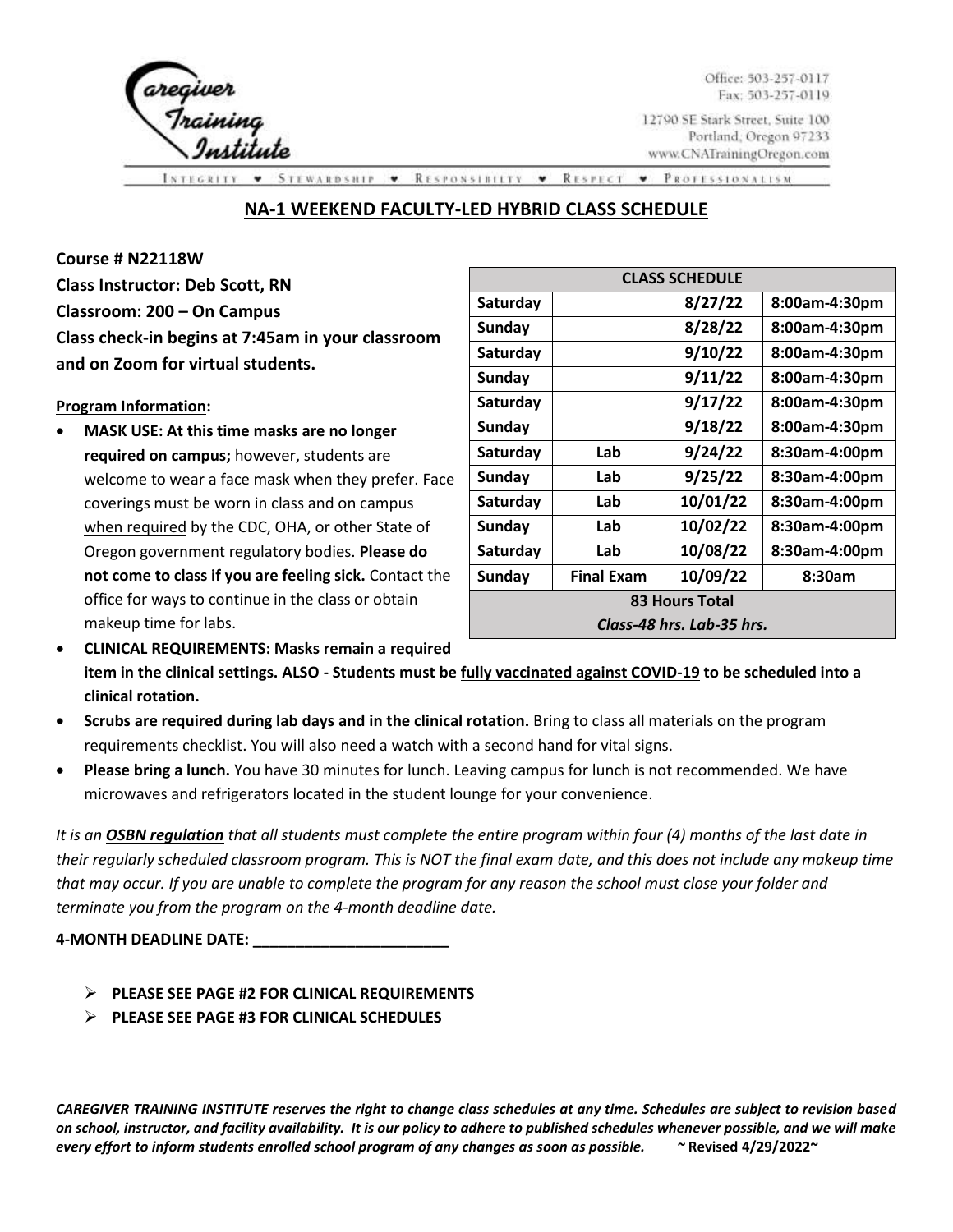

Office: 503-257-0117 Fax: 503-257-0119

**STEWARDSHIP** RESPONSIBILTY • RESPECT • PROFESSIONALISM  $\pmb{\mathrm{v}}$ 

# **PLEASE READ ALL INFO FOR SUCCESSFUL CLINICAL EXPERIENCE**

## **CLINICAL REQUIRED ITEMS:**

**All clinical eligibility documentation must be completed, submitted, and confirmed by the school business office five (5) business days prior to the first day of class or the student will be removed from their scheduled clinical rotation and moved to a wait list to go into the clinical setting.** 

The clinical required items are as follows:

- **Substance Abuse Screening: \$60** *Drug screening ONLY AVAILABLE through the school's service provider.*
- ➢ **AHA BLS CPR Card:** *Sign-up for CPR class at the school or submit a current AHA BLS CPR card to the business office.* 
	- **1. \$65/AHA BLS CPR** *Class (If you do not have a current AHA CPR BLS card you must sign up for a CPR class during your registration process*.)
	- **2. CPR classes scheduled through the school must be completed prior to the beginning of the student's clinical rotation.**
- ➢ **COVID Vaccine**: As of October 29, 2021, only fully vaccinated *(14 days past last required dose)* students will be allowed into NA-1 clinical rotations. If students cannot be vaccinated FOR ANY REASON, they will not be allowed to participate in clinicals settings**.**

### **Clinical Information - First Day:**

- **All students will meet their instructors at the facility in the front reception area on the first day of clinical. DO NOT BE LATE.**
- After the first day, you will meet in the designated area in the facility that is set up for students.
- **Please pay attention to parking at the building.** You must park where the facility requests, you may be asked to leave for the day, and you may not be allowed to return if you do not follow the facility.
- **Please wear scrubs, bring your stethoscope, BP cuff and gait belt, and your name badge.** It is a federal law that you must wear the name badge at all times when you are in the facility.
- **Please bring a lunch.** You will have 30 mins only for a lunch break. There may not be a refrigerator available. Bringing food in an insulated lunch bag is advised. You should not plan to go out for food while in clinical.
- **Clinical schedules are dependent upon instructor and facility availability** and a maximum of 10 students only will be scheduled for a clinical rotation.
- **Please read and review the section in OSBN Div. 63 of your yellow handbook titled:** *Conduct Unbecoming of a Nursing Assistant* **before going to the clinical setting.**

#### **Program Completion Information:**

Upon completion of the program the student will be issued a certificate of training from the school. **Per OSBN regulations we have 10 BUSINESS days to issue it.** We are not open at this time on Wednesdays. We are also not open on holidays and at times the day before and/or the day after. Our office/holiday closures are posted on the website. You will be notified by email when the certificate is ready to be picked up. Your certificate, application to test, and payment for testing will be submitted online to the OSBN. The OSBN will notify you by email when you may schedule your fingerprints and your state board exam. A link for fingerprint scheduling is in the email from the OSBN. We are a regional testing site.

*CAREGIVER TRAINING INSTITUTE reserves the right to change class schedules at any time. Schedules are subject to revision based on school, instructor, and facility availability. It is our policy to adhere to published schedules whenever possible, and we will make every effort to inform students enrolled school program of any changes as soon as possible. ~* **Revised 4/29/2022~**